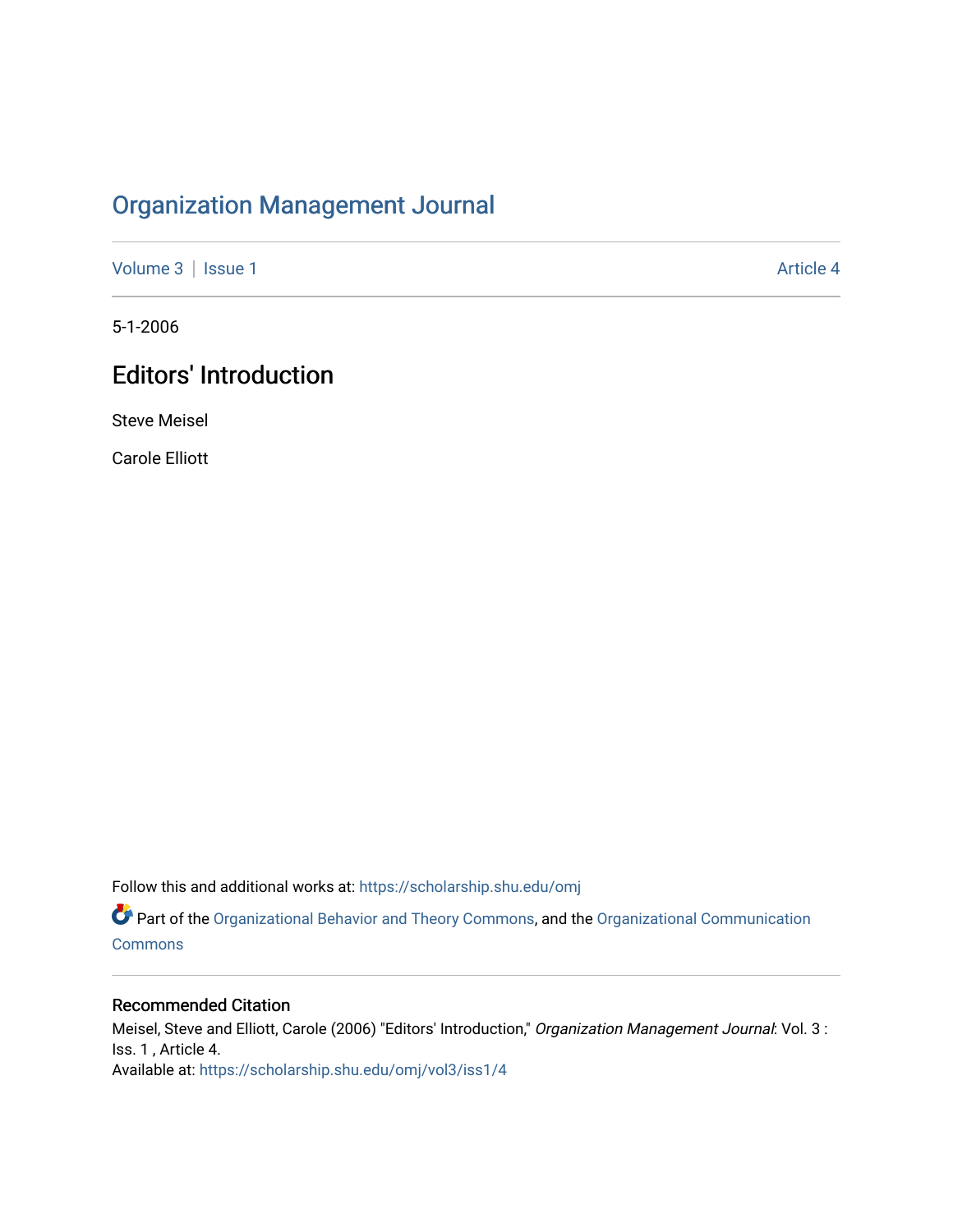## Editors' Introduction

#### Erratum

The correct spelling of the section coeditor's name is Carole Elliott.